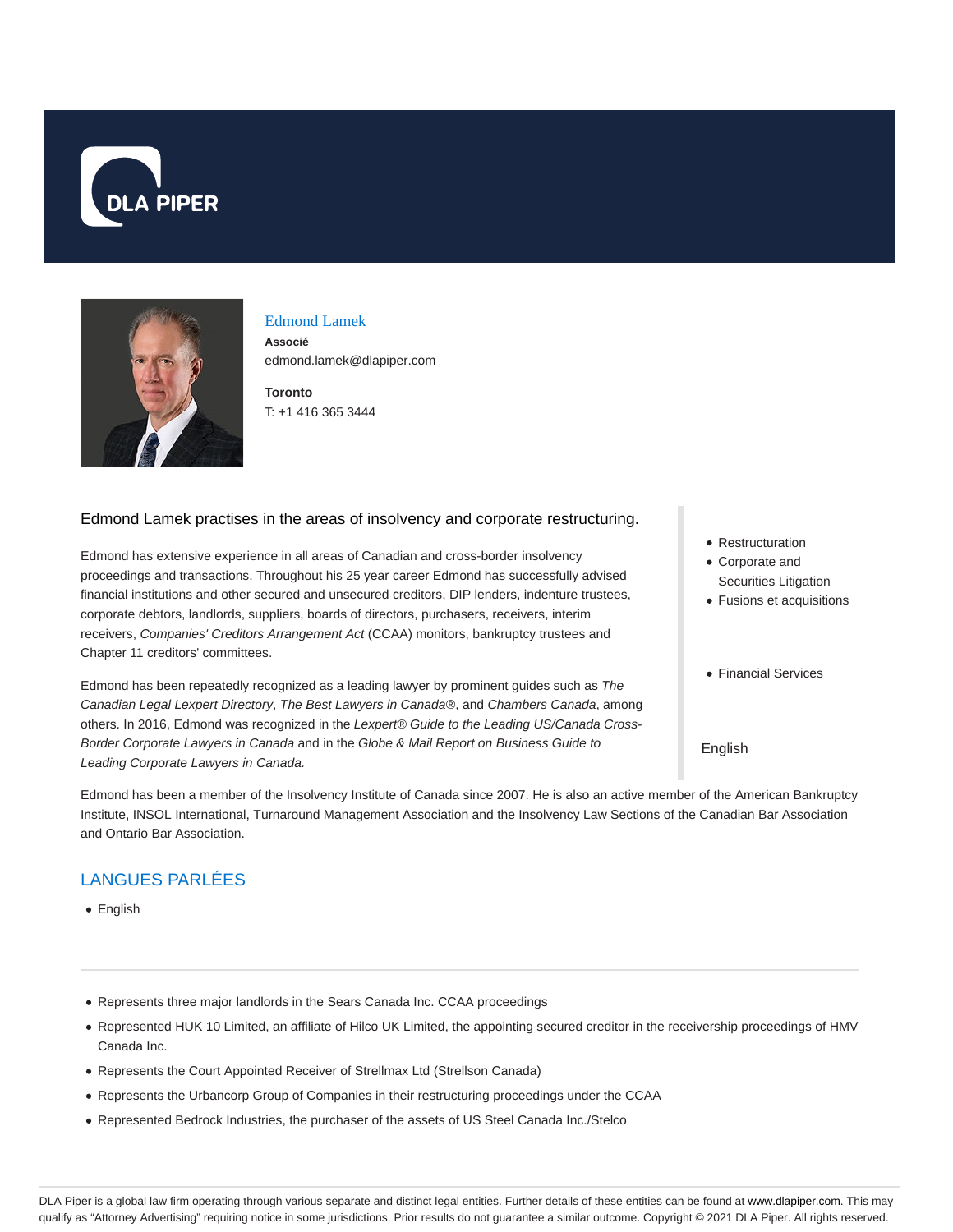- Represented an Indenture Trustee in the cross-border Nortel Networks CCAA proceedings
- Represents the Court Appointed Receiver of New Food Classics
- Represents the Court Appointed Receiver of Carnival National Leasing Limited
- Represented a Senior Secured Lender in the First Leaside Group CCAA proceedings
- Represented the Senior Secured Lender in the receiverships of Talisman Ski Resort and OslerBrook Golf Club
- Represented Trustee in Bankruptcy MF Global Canada
- Represented the CCAA Monitor of the T. Eaton Company Limited
- Represented the Chapter 11 Creditors' Committees in the Calpine Canada CCAA proceedings
- Canadian Counsel to the Chapter 11 Creditors' Committee in the Magna Entertainment Corp. Chapter 11 proceedings

### DIPLÔMES

## Admissions au Barreau

Ontario, 1992

### Reconnaissance

- **Best Lawyers in Canada (Insolvency and Financial Restructuring Law), 2015-2022**
- The Legal 500 Canada (Insolvency & Restructuring), 2019, 2022
- IFLR1000 Financial and Corporate Guide (Restructuring and Insolvency), 2017-2020
- Listed as Acritas Star™ Lawyer 2020
- Lexpert Guide to the Leading US/Canada Cross-Border Corporate Lawyers, 2014, 2016-2017
- Lexpert® Special Edition on Canada's Leading Corporate Lawyers, 2016-2017
- Lexpert®/Report on Business Corporate Special Edition, 2016
- Canadian Legal Lexpert Directory (Insolvency & Financial Restructuring), 2013-2016, 2018-2022
- Chambers Global (Restructuring and Insolvency: Canada), 2013-2022
- Chambers Canada (Restructuring and Insolvency), 2016-2022
- National Post, Leading Canadian lawyer in the field of Insolvency and Financial Restructuring, 2006
- Who's Who Legal: Canada (Insolvency and Restructuring), 2013-2015, 2018
- Lexpert® Rising Stars: Leading Lawyers Under 40 in Canada, 2004
- Global Insolvency and Restructuring Review, leading "40 under 40" insolvency professionals in the world, 2000

### Éducation

- LL.B., University of New Brunswick, 1990
- B.A., University of Western Ontario, 1987

### Adhésions

- Insolvency Institute of Canada (since 2007)
- American Bankruptcy Institute
- INSOL International
- Turnaround Management Association
- Canadian Bar Association and Ontario Bar Association, Insolvency Law Section

### Community Involvement